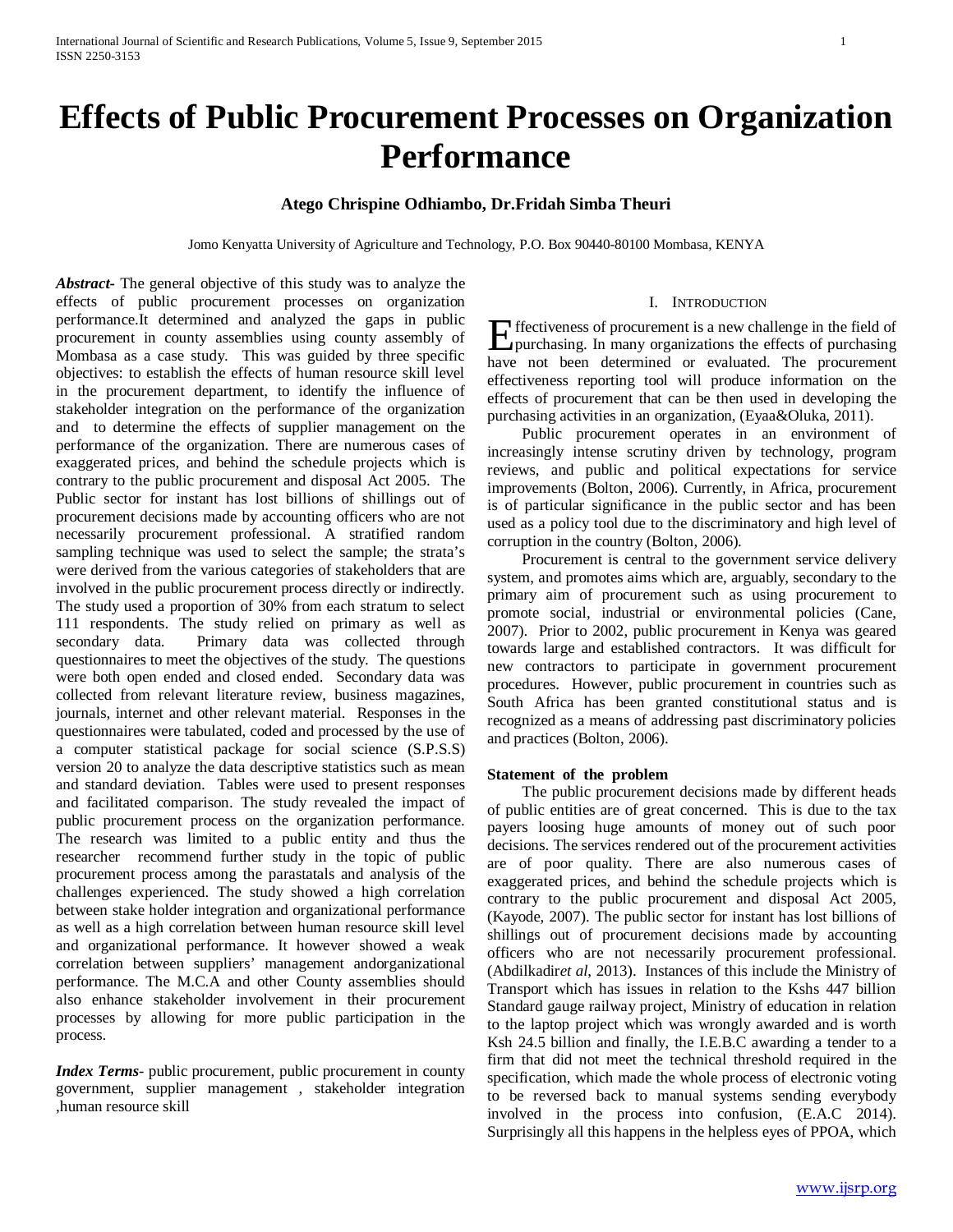is put in place to oversight irregular procurement activities. The country governments have also been engaged in endless blame between the leaders and the country assembly members on how some procurement procedures are undertaken. Moreover, threats of impeachment and sabotage have been noticed in recent days, Abdulkadir*et al*, 2013).

 Mombasa County assembly is one of the county Assemblies currently involved in the procurement struggles between the country executive and the County assembly. Besides, being one of the three Cities including Nairobi County and Kisumu County, the County has more challenges as well as the decline in the tourism sector which is the backbone of the Country's economy. For these reasons Mombasa County assembly is ideal for a study to determine the effect of the procurement practices on performance of the functions of the county assembly.

#### II. LITERATURE REVIEW

# **2.1 Theoretical review**

# **2.1.1Agency Theory**

 The theory puts a principal-agent relationship between the state Citizens and the County government officers and employees. This arises from the fact that the County government officials and employees are holding resources in trust for the citizens and more specifically the residents of the County and perform all their transactions for and on behalf of these citizens. The theory thus puts it that it is in the best interest of the county government offices to discharge all their duties owing transparency and accountability to their principals who are the residents and citizens, (Thai, 2006).

 Moreover, procurement can be viewed as involving at least two parts with different goals, a buyer and one or more vendors competing for the contract. However in addition to the agency relationship between buyer and competing vendors, there may be a number of internal stakeholders possibly with conflicting goals, adding complexity to the procurement process. These groups of internal stakeholders may include the political leaders, the citizens, the interest groups operating with the County, central government, services recipients and the business interest within the County, (Gull, 2010).

 The other aspect where agency theory applies is the agency relationship between the procurement department and the user departments such as the assembly, the speaker's chambers, the county representative offices, the secretariat, the County assemble committees as well as other departments within the County assembly. The procurement department does the purchases on behalf of these departments and sections who then are the principals. There is however a conflict in that the user departments have their specifications and desires which at times are not easily met within the public procurement rules, (G.O.K 2005).

# **2.1.2 Contingency Theory**

 Unlike agency theory, the contingency theory is more concerned with organizational structure which entails both the formal and the informal organization of hierarchical and information as well as decision making structures within an organization. (Otieno, 2009). The contingency approach to management has its roots in general systems theory and the open systems perspective. The open systems perspective views the complex organization as a set of interdependent parts that, together, constitute a whole which, in turn, it interdependent with the larger environment. The interactive nature of the elements within the organization and between the organization and the environment result in at least two open system characteristics that is central to the contingency approach. The principle of adaptation asserts that the elements within the system adapt to one another to preserve the basic character of the system. In addition, the principle of equifinality holds that a system can reach the same final state from differing initial conditions and by a variety of paths (Hahn, 2007).

 The theory also holds that there are different levels of fit such as technological, human capital quality management and decision making structures each with different performance levels. This then holds that an organization can move from one level of fit to the other gradually by laying out a strategic map which gives guidelines for the gradual change until it gets its optimum level of fit which is the equal performance of all the fit points of the organization. This is the format used by ISO to measure organizational performance and efficiency. This is the aspect adapted in public procurement to determine the level of fit attained by integrating various players in the procurement process, (Demeester&Grahovac, 2005).

 Snow et al (2006) argue that as much as an organization may not attain full fit, it can attain a quasi-fit, that is, a structure that only partially fits the contingencies. The assertion is that this quasi-fit status may still increase performance sufficient to produce some expansion in the contingencies. Thus an organization that is in misfit by being below the fit line can follow a growth path of increasing its organizational size and structure by moving into quasi-fit, rather than full fit. For such an organization in misfit, it may increase its structure sufficiently to move up onto the quasi-fit line. This level of fit produces an increase in the performance of the organization, though less than would be produced if the organization had moved into fill fit. Nevertheless, this quasi-fit produces a sufficient increase in performance that the organization has new surplus resources that allow it to grow. This increment of growth propels the organization forward into a new state of misfit, which again can be resolved by the organization increasing its structural level sufficient to attain move back onto the quasi-fit line.

 Hahn (2007) suggests that contingency theory makes it possible to draw from other management theories. This suggestion conceptualizes a scenario where a firm is faced with decreasing profits and for solving the problem, the management is faced with three possible solutions from three different theoretical foundations such as use of time studies derived from the classical management theory to increase productivity of the workers, or the involvement of workers in improving work methods as given by the behavioral management theory, as well as the establishment of a team of sales and production personnel to coordinate sales and production as proposed for in the systems theory. He then asserts that, rather than doing all three, contingency theory stresses the need to first determine the true cause of the problem and select the action that will offer the best solution. In other words, the solution must fit the problem.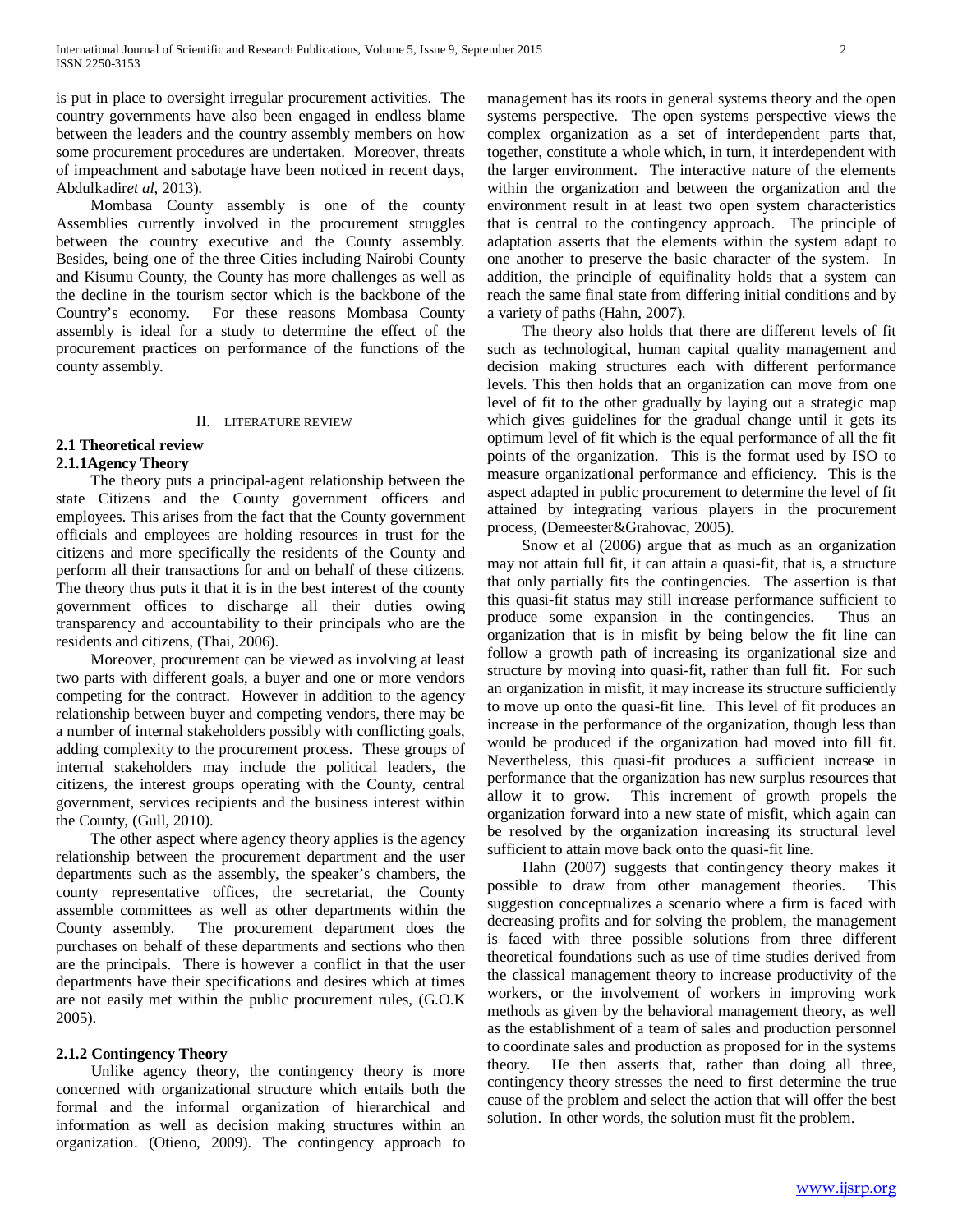# **2.3 Conceptual Framework**

### **Independent Variable Dependent Variable**



**Figure 2.1 Conceptual framework**

# **2.3.1 Human Resource skill level in the procurement department.**

 The human capital theory provides evidence which indicate that training and education raises the productivity of workers by imparting useful knowledge and skills, hence raising workers' future income by increasing their lifetime earnings. (Thai, 2006). According to Kayode (2007), training can solve a variety of manpower problems that slows down optimal productivity and performance. These problems include needs to increase productivity and efficiency, improve the quality and quantity of work boost employees' morale and organizational climate, implement new or change policies or regulations, ensure the survival and growth of the organization, develop new skills, knowledge, understanding and attitudes, provide for succession plan and ensure continuity of leadership, prevent skill obsolescence and cope with the new technological advancement, use correctly new tools, machines, processes, methods or modifications thereof, reduce waste, accidents, turnover, lateness, absenteeism, and other overhead costs and bring incumbents to that level of performance which meets [100 percent of the time] the standard of performance for the job.

# **2.3.2 Stakeholder integration.**

 Various studies have shown that procurement and revenue management form the core functions of public financial management; particularly within the Medium term Expenditure Framework (MTEF). The main objectives of the MTEF include linking policy, planning, budgeting; achieving fiscal discipline through a realistic macro economic framework; resources allocation, efficiency in line with strategic priorities and operational efficiency through delivery of quality managerial services. Public procurement within the MTEF is also closely linked to the export market development as well as foreign direct investment into the country (KIPPRA 2007). Within the public sector, the core objectives are set by politicians (Hill, 2011; Osborne and Gaebler, 2008; Lyne, 2007); they make political choices regarding the prioritization and allocation scarce resources. Theoretically, those choices should set the objectives of the procurement strategy, yet of little comparative analysis of politicians and procurement managers' priorities, Murray (2011) demonstrated a lack of correlation.

 Besides, participation of stakeholder is also considered part of the corporate social responsibility requirement. This demands that the end user of the product be fully involved in the procurement of products related to that process. The end users would include all the user departments within the assembly, members of the County assembly as well as the general public. (Uyarra& Flanagan, 2009).

# **2.3.3 Suppliers' management.**

 SQM is seen in terms of the managerial efforts necessary for creating an operating environment in which a manufacturer can integrate its supplier capabilities into its operational processes. These managerial efforts can be clustered into several components, namely management responsibility, supplier selection, supplier development, supplier integration, quality measurement and conducting supplier audits. (Arrowsmith, 2010) state that supplier selection, supplier development and supplier integration can be regarded a forming an SQM system, with management responsibility seen as the driver of the system.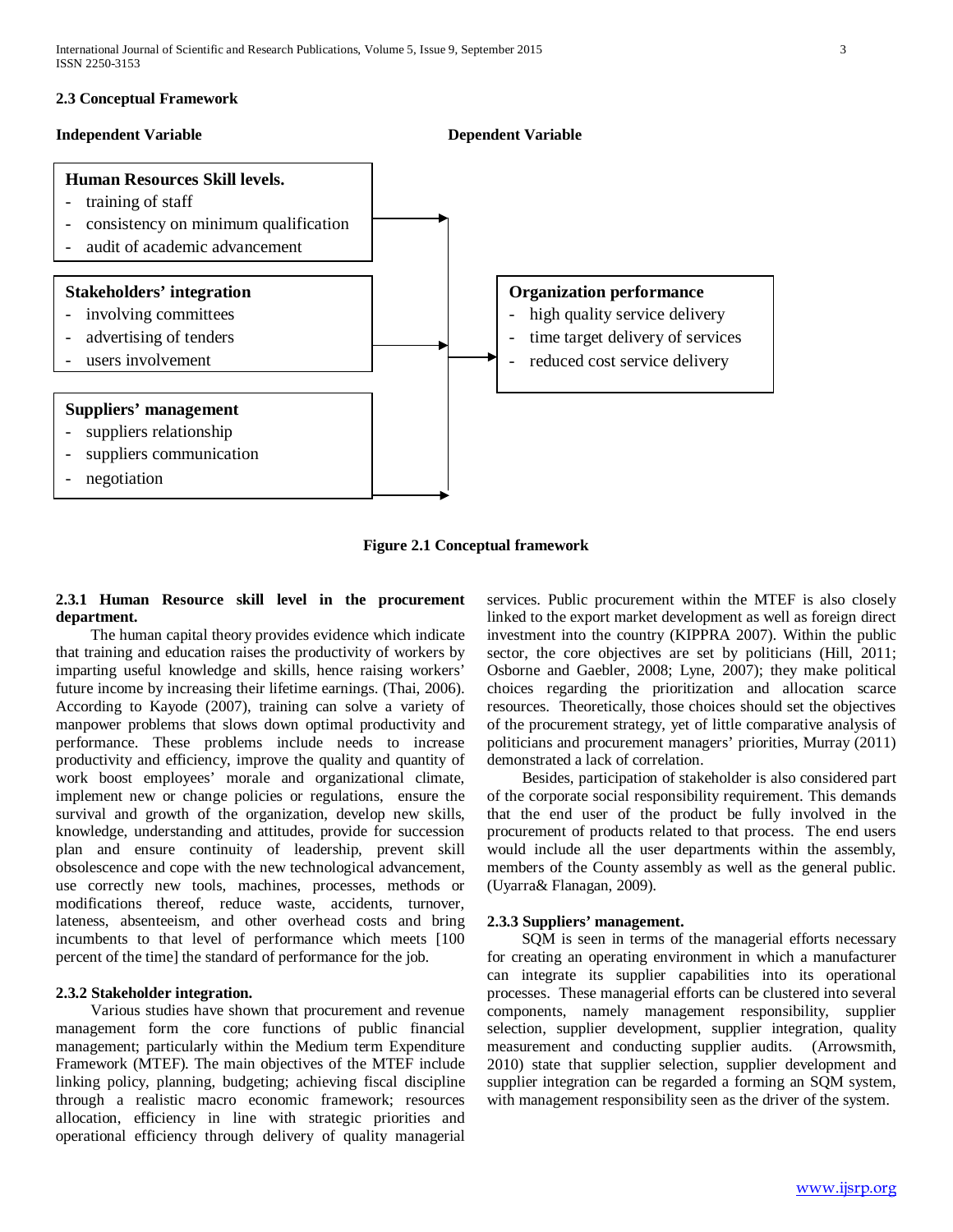Measuring supplier performance is an important means of modifying managerial behavior, and aligning the relationship with the strategic and operational goals of the buyer firm (Paul *et al*, 2008). Performance measures provide the information necessary for decision makers to plan, control and direct the activities of the organization. They also allow managers to measure performance, to signal and educate suppliers on the important dimensions of performance, and to direct improvement activities by identifying deviations from standards. Many wellknown frameworks have been developed to aid in these goals, including the balanced scorecard (Kaplan and Norton, 2009).

## **2.4 Critique of the literature review**

 Public procurement process is understood to benefit citizens from getting value for their money, provision of quality services and on time provision of the same items and services. (Public Procurement and disposal act, 2005). These benefits have been evaluated in a number of studies however the mere adoption of public procurement process does not ensure superior performance of such organizations because of various challenges of translating public procurement process into a collaborative and integrative process capability (Ellram, 2011).

 This affirms that most public entities adopting public procurement process may even suffer from delayed delivery of materials due to the tedious public procurement process. Leenders, (2009) has analyzed why some public entities successfully adopt public procurement process while others fail. Achieving public procurement process fit relies on planned choice and market characteristics. However, more research should be conducted on public procurement process and success on organization performance.

#### III. RESEARCH METHODOLOGY

# **3.1 Research Design**

 This study adopted a descriptive research design. It is appropriate because it is considered suitable for gathering qualitative information and generating appropriate conclusions with respect to research questions. (Mugenda and Mugenda, 2008). A multiple regression study which involves determination of magnitude and direction of relationship between the aspects or procurement process and the performance of the County assembly as seen from the service delivery was considered as recommended by Mugenda and Mugenda (2008) for studies focusing on specific variables that need quantitative relationships to be determined.

# **3.2 Sample Size and Sampling Technique**

 For purpose of manageability, the study was not able to use all the employees in the procurement department of Mombasa County assembly as well as staff from other departments, members of County assembly and suppliers. As a result, the study used a selected representative sample of 10% of the target population as recommended by Mugenda&Mugenda (2008). This was obtained as shown in the table below.

## **3.3 Data Collection**

 The study used primary data which was obtained using structured and semi structured questionnaires seeking information from the respondents. This allowed for specific direction of response to the structured questions as well as a degree of freedom of response to the semi structured questions. The questionnaire used was based on five point Likert scale for easier analysis. This design of questionnaire is preferred by Kothari (2008) due to its objectivity and precision thus accuracy in analysis. The study used drop and pick method where the questionnaires were collected after three days from all respondents this allowed them time and privacy while responding to the questionnaire.

#### IV. FINDINGS AND DISCUSSIONS

#### **4.1 Findings**

 The study used a standard multiple regression analysis to determine the quantitative relationship between each of the independent variables and the dependent variable. This was expressed using the multiple regression model  $Y = \beta_1 X_1 + \beta_2 X_2$  $+ \beta_3 X_3 + \partial$ .

The results were presented in tables below.

#### **Table 4.1 Model summary**

| <b>Model</b> | n    | <b>R</b> Square | <b>Adjusted</b><br><b>Square</b> | Std.<br>Error<br>R<br>- of<br>the Estimate |
|--------------|------|-----------------|----------------------------------|--------------------------------------------|
|              | 942. | .938a           | .936                             | .0063                                      |

From the model summary given in table 4.1 above it is clear that the adjacent  $R^2$  was 0.936 indicating that a combination of stakeholder integration, human resource skill level and suppliers management explained 93.6% of variations in public procurement processes. This is however; a model summary and more clarifications for each of the variables are given in anova and coefficient results in the following tables.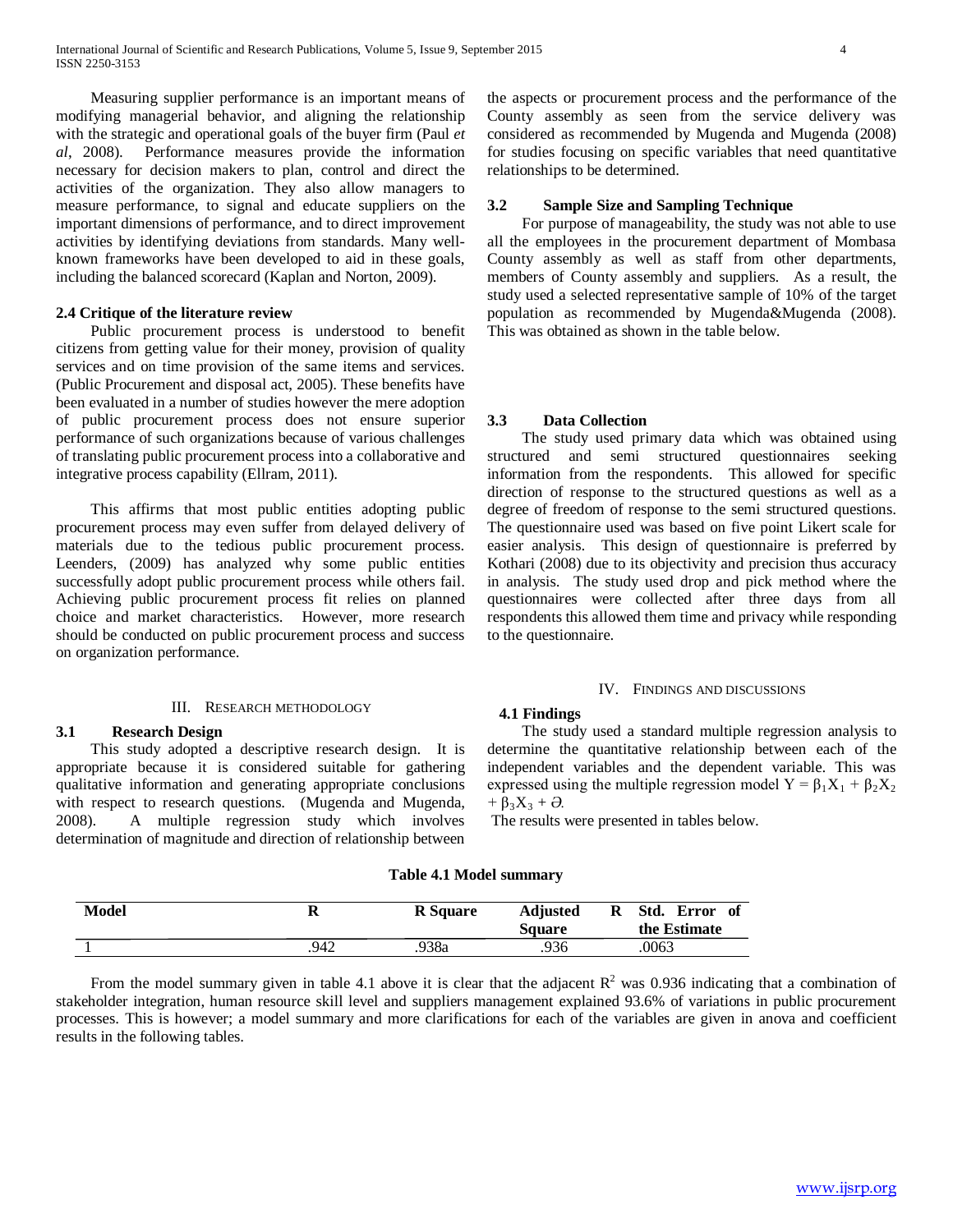| <b>Model</b>           | <b>Sum of Squares</b> | df  | <b>Mean Square</b>   | - F    | Sig.  |
|------------------------|-----------------------|-----|----------------------|--------|-------|
| Regression<br>Residual | 6.95172E2<br>6.132E3  | 97  | 5.5745E2<br>4365.225 | 42.276 | .009a |
| Total                  | 1.364E3               | 103 |                      |        |       |

| Table 4.2 Anova |  |
|-----------------|--|
|-----------------|--|

Table 4.2 above clarifies that the regression used 97 degrees of freedom and 6 residuals to come up with the multiple r figures

| Model                               | Unstandardized<br><b>Coefficients</b> |                   | <b>Standardized</b><br><b>Coefficients</b> |       | Sig. |
|-------------------------------------|---------------------------------------|-------------------|--------------------------------------------|-------|------|
|                                     | Beta                                  | <b>Std. Error</b> | <b>Beta</b>                                |       |      |
|                                     |                                       |                   |                                            |       |      |
| (Constant)                          | 0.76                                  | 0.27              |                                            | 14.06 | 0.03 |
| Stake holder integration            | 0.64                                  | 0.01              | 0.65                                       | 1.58  | 0.03 |
| Human resource skill level          | 0.51                                  | 0.03              | 0.53                                       | 0.93  | 0.08 |
| Suppliers management                | 0.43                                  | 0.03              | 0.43                                       | 2.32  | 0.05 |
| <b>Public procurement processes</b> | 0.66                                  | 0.02              | 0.67                                       | 1.61  | 0.09 |

given in table 4.7. The table also gives the significance of 0.009 which is lower than the required 0.05.

**Table 4.3 Coefficients**

 Table 4.3 above shows that there is a high effect of integration on organizational performance as well as a high effect of human resource skill level on organizational performance. The study however shows a weak effect of suppliers' management on organizational performance.

Based on multiple regression model of;  $Y=\beta_1X_1 + \beta_2X_2 + \beta_3X_3 + \Theta$ . This now translates to  $Y=0.75 + 0.64 x_1 + 0.51 x_2 + 0.43$  $x_3$ based on the table 4.3 above.

# V. CONCLUSION AND RECOMMENDATIONS

#### **5.1 Conclusion**

 The studies reviewed showed various aspects of the procurement process that would impact on the performance of the assembly such as the quality and skills of manpower, supplier management and stakeholder involvement. However, the studies did not give specific quantitative effects of these on the organizational performance. The study thus gave the quantitative relationship between these aspects and organizational performance.

 The study showed that stakeholder integration, skill level of the human resource and supplier management have direct correlation with organizational performance such that organizational performance increase with each increment in the effectiveness of the factors. The study being quantitative also allowed for an internal comparison of the correlation of each independent variable with the others.

 The study thus shows that stake holder integration in the procurement process has the highest correlation with organizational performance and should be encouraged across all organizations. It also shows that the skill level of the human resource is also a vital contributor to organizational performance thus organizations are encouraged to recruit high skilled human power and further invest in providing additional training.

 M.C.A and other County assemblies as well as public institutions should first and foremost streamline their human resource procurement procedures and rules to have high skilled personnel recruited by adhering strictly to the recommended minimum qualifications during recruitments. Training of the workforce should therefore be used to add more skills to the already skilled human resource and align their skills to the jobs at hand.

 The M.C.A and other County assemblies should also enhance stakeholder involvement in their procurement processes by allowing for more public participation in the process. The current system includes a lot of vital stake holders but increasing the public participation will ensure integration of all stake holders. This should be done noting that stake holder integration has the highest correlation to organizational performance.

 Basing on the findings of this study, future scholars are advised to conduct the following studies:

 A study should be conducted to determine the unique features of procurement in County assemblies that make supplier management have a weak correlation to organizational performance of the County assemblies while it has a strong correlation with organizational

#### REFERENCES

[1] Andrew G. (2008, Supplier Audits as Part of a Supplier Partnership, the TQM Magazine, and Vol. 6 Iss: 2 pp. 41 – 42